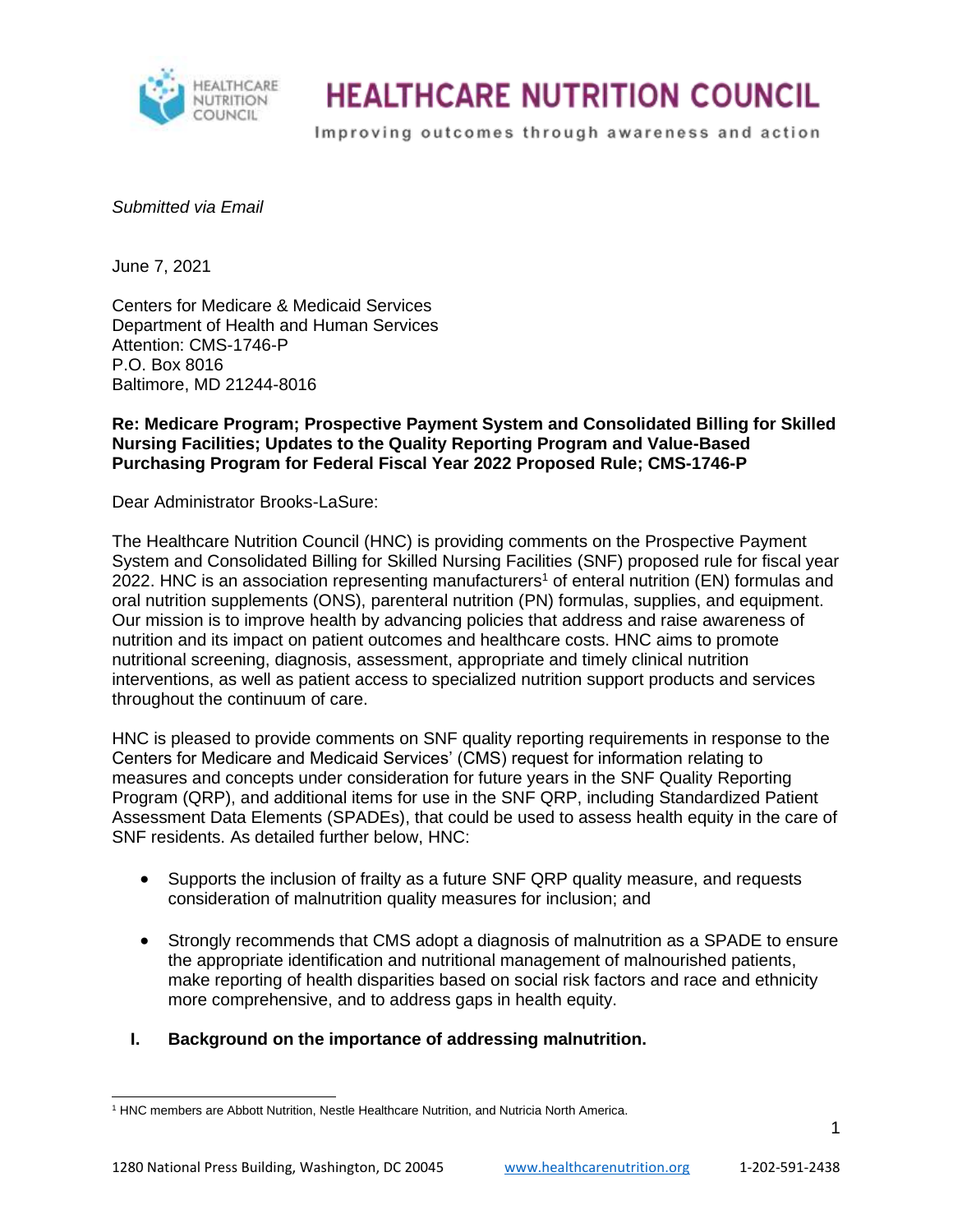

Improving outcomes through awareness and action

It is widely recognized that nutritional status plays a significant role in health outcomes and healthcare costs. Addressing malnutrition is essential to improving overall healthcare and may ultimately reduce the economic burden incurred when caring for the oldest and sickest Americans. Disease-related malnutrition can manifest in patients across all spectrums of body mass index, ranging from under to overweight individuals. Malnutrition often is associated with acute and chronic diseases and injury, such as cancer, stroke, infection, trauma, and surgical procedures. Large-scale studies have shown that as many as half of hospitalized patients and 35% to 85% of older long-term care residents are undernourished.<sup>1,2,3,4</sup>

If unaddressed, malnutrition increases the cost of care and likelihood of poor health outcomes, including increased complications, longer hospitalizations, and more readmissions. For example, malnourished patients are more likely to experience complications, such as pneumonia,<sup>5</sup> pressure ulcers,<sup>6</sup> nosocomial infections,<sup>7</sup> and death.<sup>8</sup> In addition, malnutrition is a risk factor for other severe clinical events, such as falls<sup>9</sup> and worse outcomes after surgery or trauma.<sup>10</sup> Falls are especially a concern among individuals considered frail. Malnutrition also has negative impacts on patients with specific chronic diseases and conditions, such as stroke,<sup>11</sup> heart failure,<sup>12</sup> cancer,<sup>13</sup> and COPD.<sup>14</sup> Malnourished patients, as well as patients at risk for malnutrition, have significantly longer hospitalizations than well-nourished patients and patients not at risk for malnutrition.<sup>15</sup>

Additionally, readmission rates, institutionalization, and ongoing healthcare services increase in patients suffering from malnutrition. In particular, disease-related malnutrition is a common reason for patients to be readmitted to hospitals.<sup>16</sup> A study published in *HCUP Statistical Briefs,*  developed by the Agency for Healthcare Research and Quality (AHRQ), in 2016 found that malnutrition in U.S. hospitalized patients is associated with a more than 50 percent higher rate of readmission within 30 days, compared to patient stays not associated with malnutrition.<sup>17</sup> Hospitalized patients at risk of malnutrition are also more likely to be discharged to another facility or require ongoing healthcare services after being discharged from the hospital than patients who are not vulnerable to becoming malnourished.<sup>18</sup>

Beyond just the effect on utilization and outcomes, malnutrition has an outsized effect on overall cost of care. Malnutrition costs associated with older adults aged 65 years and older who are the most at risk of malnutrition, and largely depend on Medicare, are estimated at \$51.3 billion annually.<sup>19</sup> However, this figure likely underestimates the total burden of diseaserelated malnutrition given the diagnosis gap in hospitalized patients.<sup>20</sup> In addition, malnourished patients and patients with nutrition-related or metabolic issues are frequently readmitted to the hospital.<sup>21</sup> Further, the average costs per readmission for patients with malnutrition were found to be 26-34 percent higher (\$16,900 to \$17,900) for patients with malnutrition compared to those without malnutrition  $(\$13,400).^{22}$  A retrospective health economic study found that providing oral nutritional supplements (ONS) to Medicare patients aged 65+ with any primary diagnosis was associated with a 16% reduction in length of stay and a 15.8% cost savings – an average of  $$3.079 -$  per episode.<sup>23</sup>

Lastly, despite the impact on overall health and the prevalence of malnutrition among hospitalized patients, a patient's nutritional status is often not evaluated or diagnosed in a timely manner. In a recent study conducted by AHRQ using the Healthcare Cost and Utilization Project database, only about 7 percent of hospitalized patients are diagnosed with malnutrition.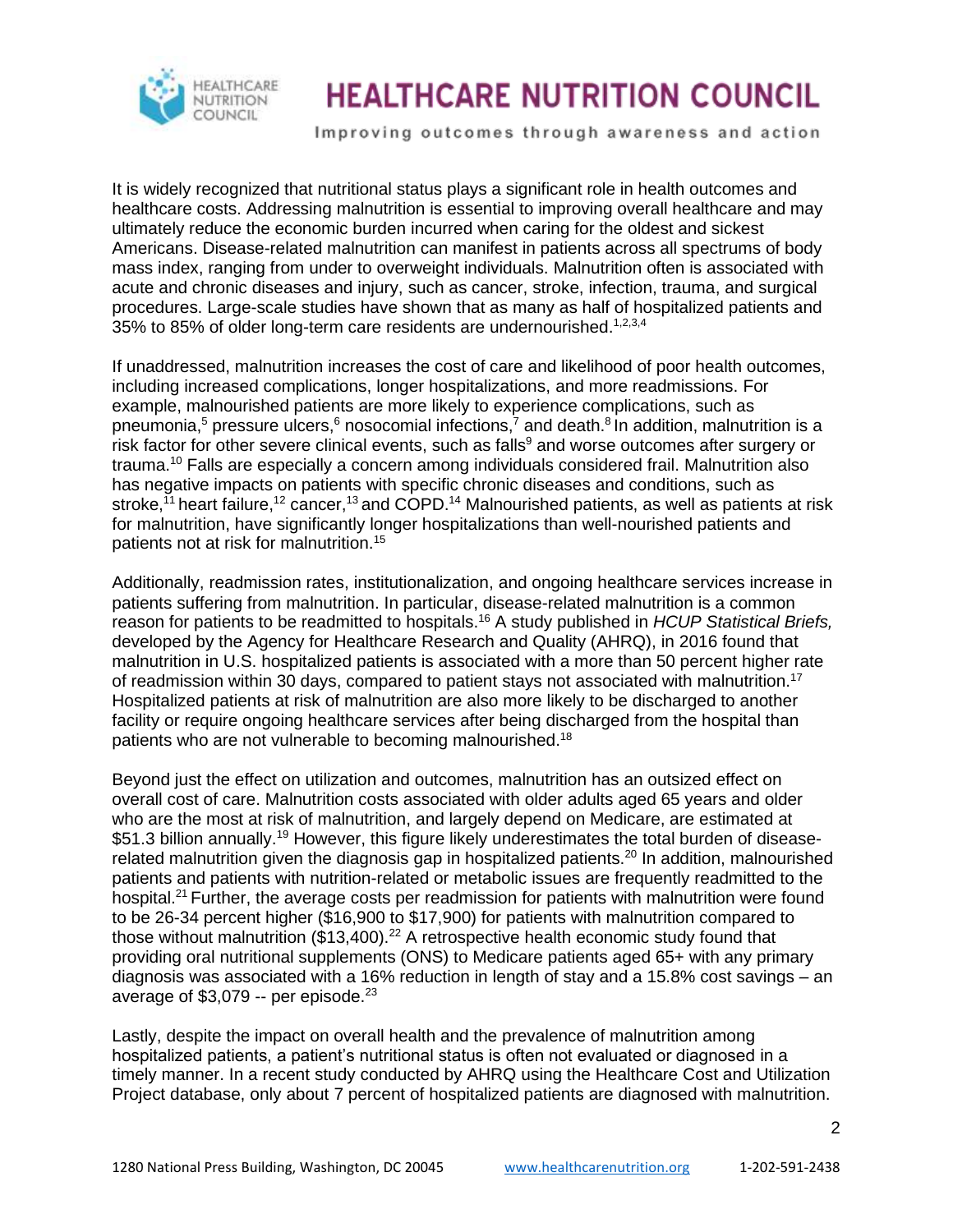

Improving outcomes through awareness and action

The extremely low number of those diagnosed with malnutrition represents a screening and diagnosis gap that needs to be addressed. The COVID-19 pandemic has elevated the need to address this gap in care, as recent evidence shows the enormous impact malnutrition has on health outcomes in patients diagnosed with COVID-19. Additionally, outside of a healthcare setting, the economic and social consequences resulting from the pandemic contribute to the risk of food insecurity and malnourishment in the community.<sup>24</sup>

Based on the aforementioned evidence, it is essential that CMS make nutritional status a key component in both its reimbursement policies and its efforts to improve the quality and value of care delivery. This should include being mindful of the outsized clinical value of nutritional status, despite the fact malnutrition is often only indicated as a secondary or comorbid condition for many patients. Further, CMS should continue to implement more nutritionalrelated items into its quality and value programs, including in the SNF Quality Reporting Program (QRP).

### **II. HNC supports frailty as a future SNF QRP quality measure, and in addition, strongly recommends the inclusion of malnutrition quality measures.**

CMS is seeking input on the importance, relevance, appropriateness, and applicability of measures and concepts under consideration for future years in the SNF QRP. The SNF QRP currently has 13 measures for the FY 2022 program year, including Application of Percent of Residents Experiencing One or More Falls with Major Injury (Long Stay). Malnutrition is a risk factor for severe clinical events, such as loss of lean body mass and risk of falls, and possibly worse outcomes after surgery or trauma since proper nutrition is critical for healing and recovery. We are encouraged to see frailty included on the list of measures and concepts under consideration, since a diagnosis of frailty is linked to a risk of falls and adverse clinical events following a fall. Malnutrition is associated with frailty, and these two conditions share overlapping risk factors.<sup>25</sup> We request that any frailty measure include malnutrition as part of that measure.

Malnutrition also contributes to sarcopenia and the loss of the lean body mass, which can lead to frailty and possible falls. The prevalence of sarcopenia in intensive care unit (ICU) patients is documented at 56-71%.<sup>26</sup> Regardless of hospitalization, it is estimated that 5-13% of adults over age 60 years and approximately 50% of adults over 80 years have sarcopenia.<sup>27</sup> Adequate nutrition, and specifically adequate protein intake, can help attenuate the declines in muscle mass and function associated with sarcopenia, and reduce the risk of frailty and falls. Multiple international expert groups recommend increased protein intake for older adults, with a minimum of 1.0 to 1.2 g/kg/d for healthy older adults and even higher levels (1.2-1.5 g/kg/d) for those who are malnourished or at risk of malnutrition due to acute or chronic illness.  $^{28,29}$ 

Malnutrition is a critical issue in all healthcare settings. Malnutrition screening in a SNF is necessary to ensure at-risk patients are identified and cared for before experiencing worsening, associated outcomes. In one study, almost fifty percent of patients admitted to a SNF were diagnosed as severely malnourished.<sup>30</sup>

For these reasons, HNC strongly recommends that CMS also consider the inclusion of malnutrition quality measures in the SNF QRP for future years.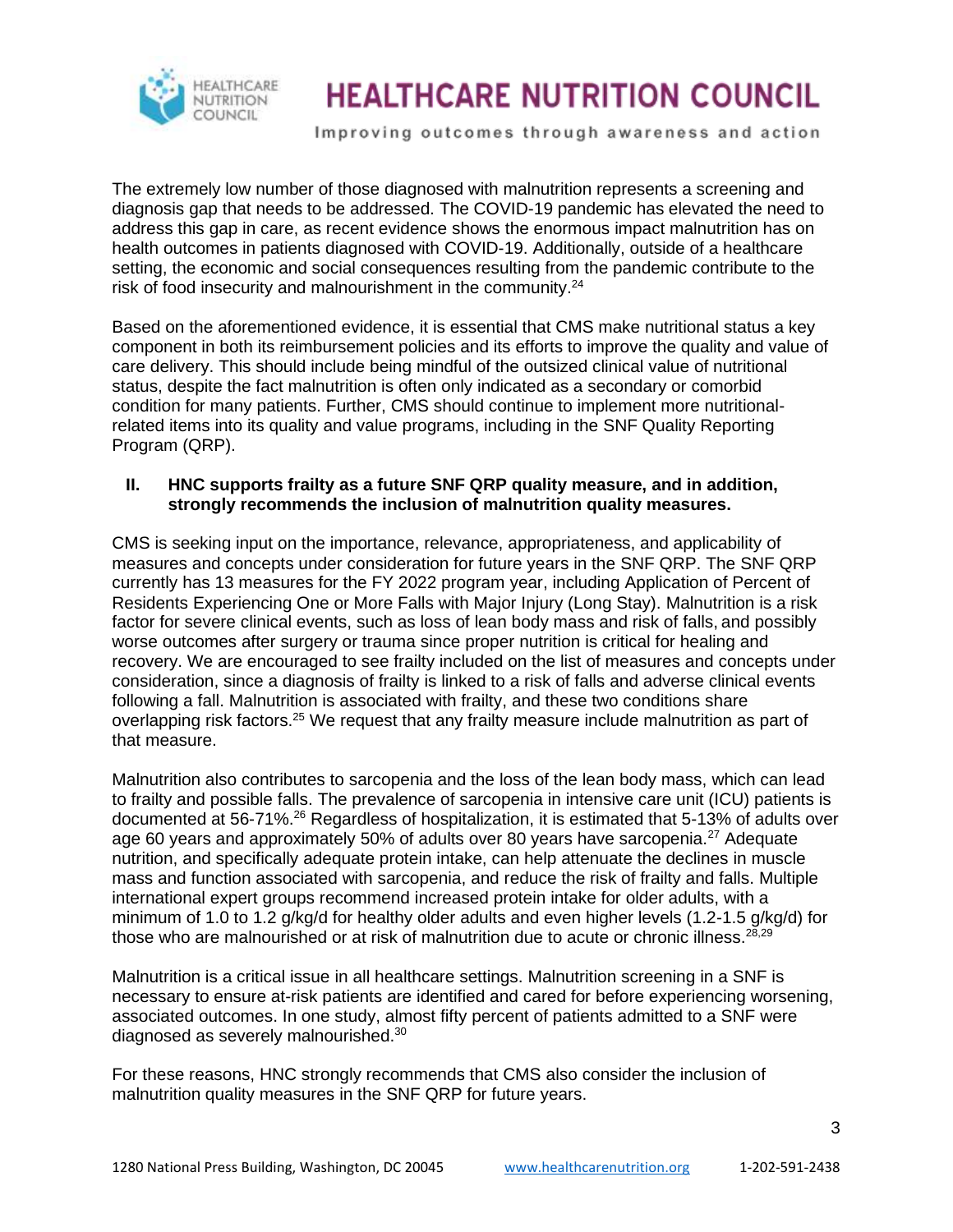

Improving outcomes through awareness and action

**III. HNC strongly recommends that CMS adopt a diagnosis of malnutrition as a SPADE to ensure the appropriate identification and nutritional management of malnourished patients, make reporting of health disparities based on social risk factors and race and ethnicity more comprehensive, and to address gaps in health equity.**

CMS is seeking guidance on any additional items, including SPADEs, that could be used to assess health equity in the care of SNF residents, for use in the SNF QRP.

Nutritional status, and by consequence malnutrition, is often influenced by a variety of social determinants of health (SDH). In the SNF setting, some patients may remain in the facility longterm, and should be screened and rescreened for a diagnosis of malnutrition. Other patients may be moved to a different setting, such as an inpatient acute care hospital, and should be screened prior to transitioning to another setting to ensure continuity in care.

According to the World Health Organization (WHO), SDHs are "the conditions in which people are born, grow, work, live, and age, and the wider set of forces and systems shaping the conditions of daily life. These forces and systems include economic policies and systems, development agendas, social norms, social policies and political systems."<sup>31</sup> In many cases SDHs will have a drastic impact on the availability and quality of foods, how those foods can be prepared and consumed, and what foods will be commonly consumed as staple parts of the diet. As a result, SDHs shape a population's nutritional status and may result in certain populations, such as the elderly, disabled, and the poorest segments of society, becoming malnourished.

CMS notes that significant and persistent inequities in health outcomes exist in the United States, and the COVID-19 pandemic has emphasized many longstanding health inequities, with higher rates of infection and mortality among black, Latino, and Indigenous and Native American persons relative to white persons. HNC is pleased that CMS is addressing these important and ongoing issues, and is seeking comment on the possibility of revising measure development, and the collection of other SPADEs that address gaps in health equity, to make reporting of health disparities based on social risk factors and race and ethnicity more comprehensive and actionable for providers and patients.

SPADEs are an important tool to gather information about care being provided across care settings. SPADEs should incorporate all relevant aspects of patient care and outcomes, and nutritional related elements are a crucial aspect of that care.

HNC strongly recommends that CMS adopt a diagnosis of malnutrition as a standardized data element, to ensure appropriate identification and nutritional management of malnourished patients, make reporting of health disparities based on social risk factors and race and ethnicity more comprehensive, and to address gaps in health equity.

\*\*\* Malnutrition continues to be a crucial component in reducing hospital-acquired conditions, lowering healthcare costs and improving the health and well-being of vulnerable Medicare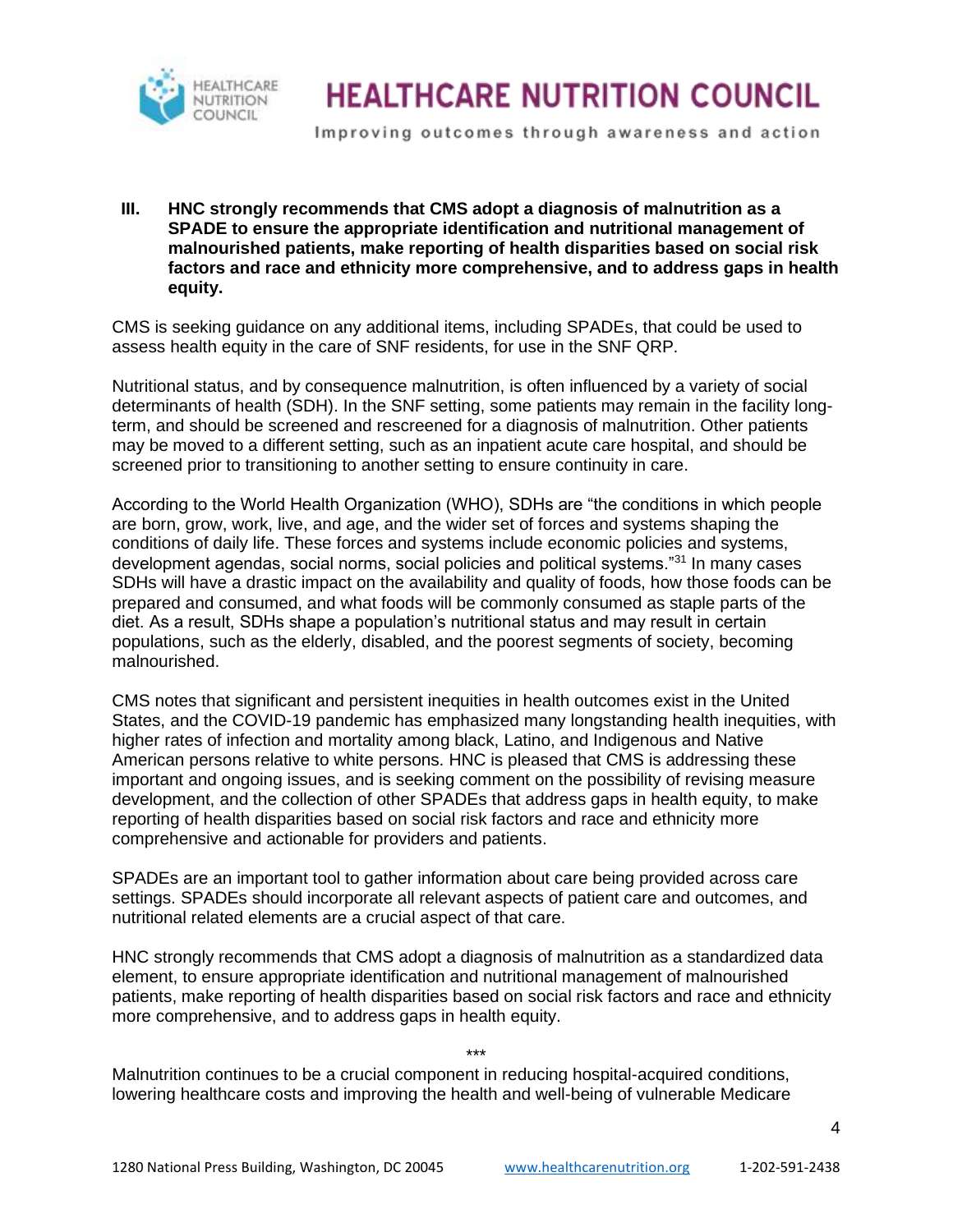

Improving outcomes through awareness and action

beneficiaries. **HNC urges CMS to prioritize policies and initiatives that identify and treat malnutrition, encourages proper nutrition and the development of cost-effective nutrition therapy products, and ensures access through adequate coverage and payment policies for nutrition therapy products**. HNC stands ready to work with CMS and all stakeholders to develop these policies as one means to improve the public health system. If you have any questions or would like additional information, please contact Justine Coffey, Healthcare Nutrition Council, at [jcoffey@healthcarenutrition.org](mailto:jcoffey@healthcarenutrition.org) or 202-207-1109.

Sincerely,

Robert Raukin

Robert Rankin Executive Director

<sup>6</sup> Mechanick JI. Practical aspects of nutritional support for wound-healing patients. *Am J Surg*. 2004;188:52S-56S.

<sup>10</sup> Marik PE and Flemmer M. Immunonutrition in the surgical patient. *Minerva Anestesiologica*. 2012; 78: 336-342.

<sup>16</sup> Alvarez-Hernandez J, Planas Vila M, Leon-Sanz M, et al. Prevalence and costs of malnutrition in hospitalized patients; the PREDyCES® Study. *Nutr Hosp*. 2012; 27(4): 1049-1059.

<sup>17</sup> Fingar K, Weiss A, Barrett M, Elixhauser A, Steiner C, Guenter P, and Hise Brown M. All-Cause Readmissions Following Hospital Stays for Patients with Malnutrition, 2013. *HCUP Statistical Brief #218.* 2018. 1-18.

<sup>18</sup> Zapatero A, Barba R, Gonzalez N, et al. Influence of obesity and malnutrition on acute heart failure. *Rev Esp Cardiol.* 2012; 65(5): 421-426.

<sup>19</sup> Snider J, et al: Economic burden of community-based disease-associated malnutrition in the United States. JPEN J Parenteral Enteral Nutr. 2014;38:55-165.

5

<sup>1</sup> Robinson MK, Trujillo EB, Mogensen KM, et al: Improving nutritional screening of hospitalized patients: The role of prealbumin. *JPEN J Parenter Enteral Nutr*. 2003 27:389-395.

<sup>&</sup>lt;sup>2</sup> Chima CS, Barco K, Dewitt MLA, et al: Relationship of nutritional status to length of stay, hospital costs, discharge status of patients hospitalized in the medicine service*. J Am Diet Assoc* 1997 97:975-978.

<sup>&</sup>lt;sup>3</sup> Braunschweig C, Gomez S, Sheean PM: Impact of declines in nutritional status on outcomes in adult patients hospitalized for more than 7 days. *J Am Diet Assoc* 2000 100:1316-1322.

<sup>4</sup> Crogan NL, Pasvogel A: The influence of protein-calorie malnutrition on quality of life in nursing homes*. J Geronotol A Biol Sci Med Sci* 2003 58A(2):159-164.

<sup>5</sup> Callahan CM, Wolinsky FD. Hospitalization for pneumonia among older adults. *J Gerontol*. 1996; 51A:M276-M282.

<sup>7</sup> Schneider SM, Veyres P, Pivot X, et al. Malnutrition is an independent factor associated with nosocomial infections. *Br J Nutr.* 

<sup>2004; 92:105-111.</sup>

<sup>&</sup>lt;sup>8</sup> Correia MI, Waitzberg DL. The impact of malnutrition on morbidity, mortality, length of hospital stay and costs evaluated through a multivariate model analysis. *Clin Nutr*. 2003;22:235-239.

<sup>&</sup>lt;sup>9</sup> Meijers JMM, Halfens RJG, Neyens JCL, et al. Predicting falls in elderly receiving home care: the role of malnutrition and impaired mobility. *J Nutr Health Aging*; 2012; 16: 654-658.

<sup>11</sup> Davalos A, Ricart W, Gonzlez-Huix F, et al. Effect of malnutrition after acute stroke on clinical outcome. Stroke. 1996;27:1028- 1032.

<sup>12</sup> Zapatero A, Barba R, Gonzalez N, et al. Influence of obesity and malnutrition on acute heart failure. *Rev Esp Cardiol*. 2012; 65(5): 421-426.

 $13$  Lis CG, Gupta D, Lammersfeld CA, et al. Role of nutritional status in predicting quality of life outcomes in cancer  $-$  a systematic review of the epidemiological literature. *Nutr J.* 2012; 11:27: 2-18.

<sup>14</sup> A.S.P.E.N. Board of Directors and the Clinical Guidelines Task Force. Guidelines for the use of parenteral and enteral nutrition in adult and pediatric patients. *JPEN J Parenter Enteral Nutr*. 2002;26(1suppl):1SA-138SA.

<sup>&</sup>lt;sup>15</sup> Chima CS, Barco K, Dewitt ML, et al. Relationship of nutritional status to length of stay, hospital costs, and discharge status of patients hospitalized in the medicine service. *J Am Diet Assoc*. 1997; 97: 975-978.

 $20$  Snider JT, Linthicum MT, Wu Y, et al. Economic burden of community-based disease-associated malnutrition in the United States. *JPEN J Parenter Enteral Nutr*. 2014; 38 (Suppl 2): 77S-85S.

<sup>&</sup>lt;sup>21</sup> Braunschweig C, Gomez S, Sheean PM. Impact of declines in nutritional status on outcomes in adult patients hospitalized for more than 7 days. *J Am Diet Assoc*. 2000;100:1316-1322.

<sup>&</sup>lt;sup>22</sup> Fingar K, Weiss A, Barrett M, Elixhauser A, Steiner C, Guenter P, and Hise Brown M. All-Cause Readmissions Following Hospital Stays for Patients with Malnutrition, 2013. *HCUP Statistical Brief #218.* 2018. 1-18.